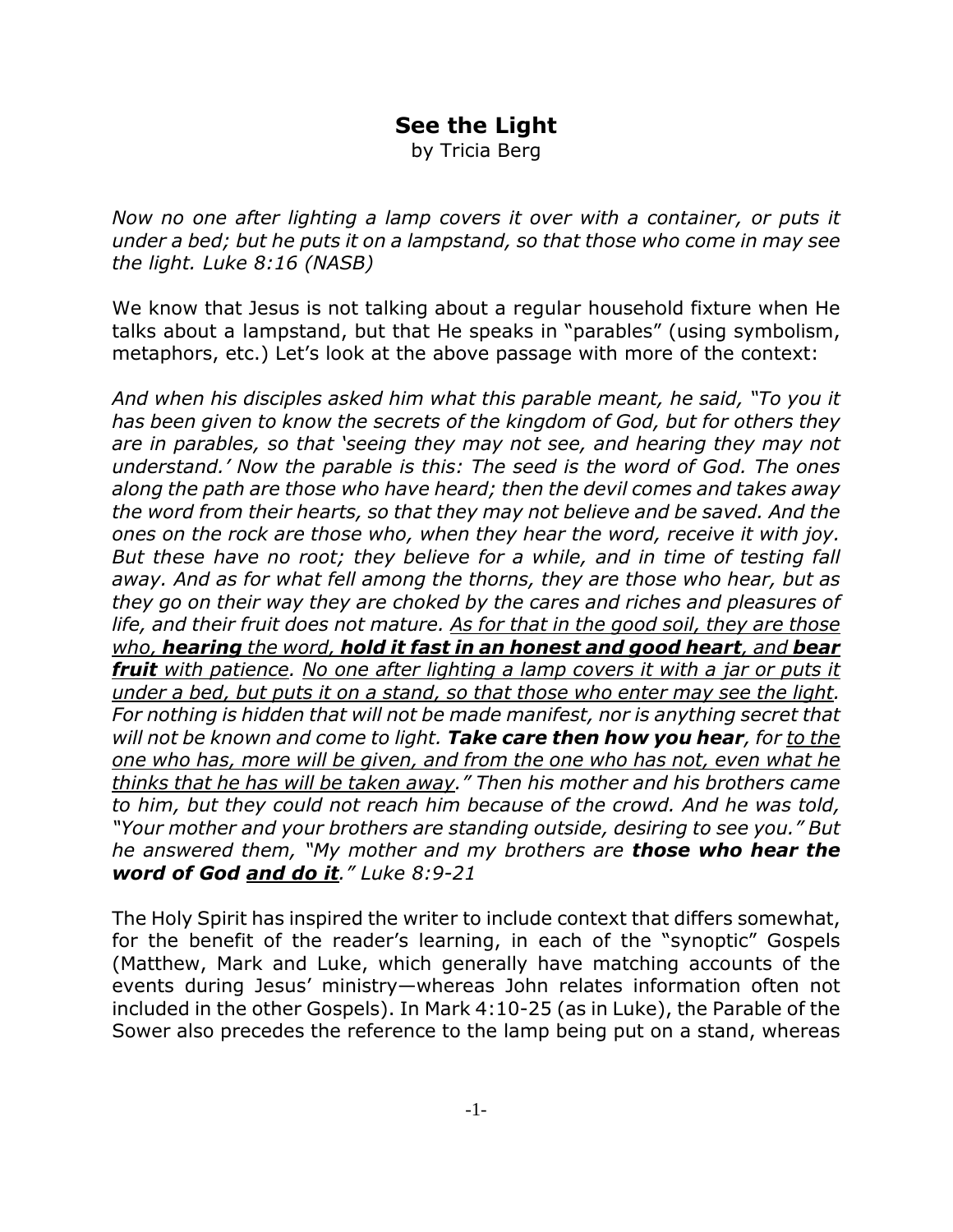Matthew's account makes the correlation between being the "salt of the earth" and being the "light of the world":

*"You are the salt of the earth, but if salt has lost its taste, how shall its saltiness be restored? It is no longer good for anything except to be thrown out and trampled under people's feet. You are the light of the world. A city set on a hill cannot be hidden. Nor do people light a lamp and put it under a basket, but on a stand, and it gives light to all in the house. In the same way, let your light shine before others, so that they may see your good works and give glory to your Father who is in heaven." Matthew 5:13-16*

The reference in Luke to the salt is prefaced with the Parable of the Banquet (see below). Those who were invited let the cares of the world keep them from accepting the invitation. But it's not just that—they love the world more than they value the invitation. They don't want to be bothered with something not in their original, personal plans. Jesus goes on to talk about the man who started building, but couldn't finish. This connects again with the Parable of the Sower. Some do follow for a while, but they fall away (run out of "funds" to build with) once something like persecution or the lure of riches comes into the picture. They did ACCEPT the invitation, but the "cost" was too high for them. They're not willing to die to self and relinquish control over their lives (which is like being their own "god"), so they trade the eternal kingdom of God for the temporary pleasures of this dying world. How sad! (1John 2:15-17, John 15:18- 21, Matt. 10:37-39, Matt. 19:16-30, Rom. 6:5-14)

*When one of those who reclined at table with him heard these things, he said to him, "Blessed is everyone who will eat bread in the kingdom of God!" But he said to him, "A man once gave a great banquet and invited many. And at the time for the banquet he sent his servant to say to those who had been invited, 'Come, for everything is now ready.' But they all alike began to make excuses. The first said to him, 'I have bought a field, and I must go out and see it. Please have me excused.' And another said, 'I have bought five yoke of oxen, and I go to examine them. Please have me excused.' And another said, 'I have married a wife, and therefore I cannot come.' So the servant came and reported these things to his master. Then the master of the house became angry and said to his servant, 'Go out quickly to the streets and lanes of the city, and bring in the poor and crippled and blind and lame.' And the servant said, 'Sir, what you commanded has been done, and still there is room.' And the master said to the servant, 'Go out to the highways and hedges and compel people to come in, that my house may be filled. For I tell you, none of those men who were invited shall taste my banquet.'" Now great crowds accompanied him, and he turned and said to them, "If anyone comes to me and does not hate his own father and*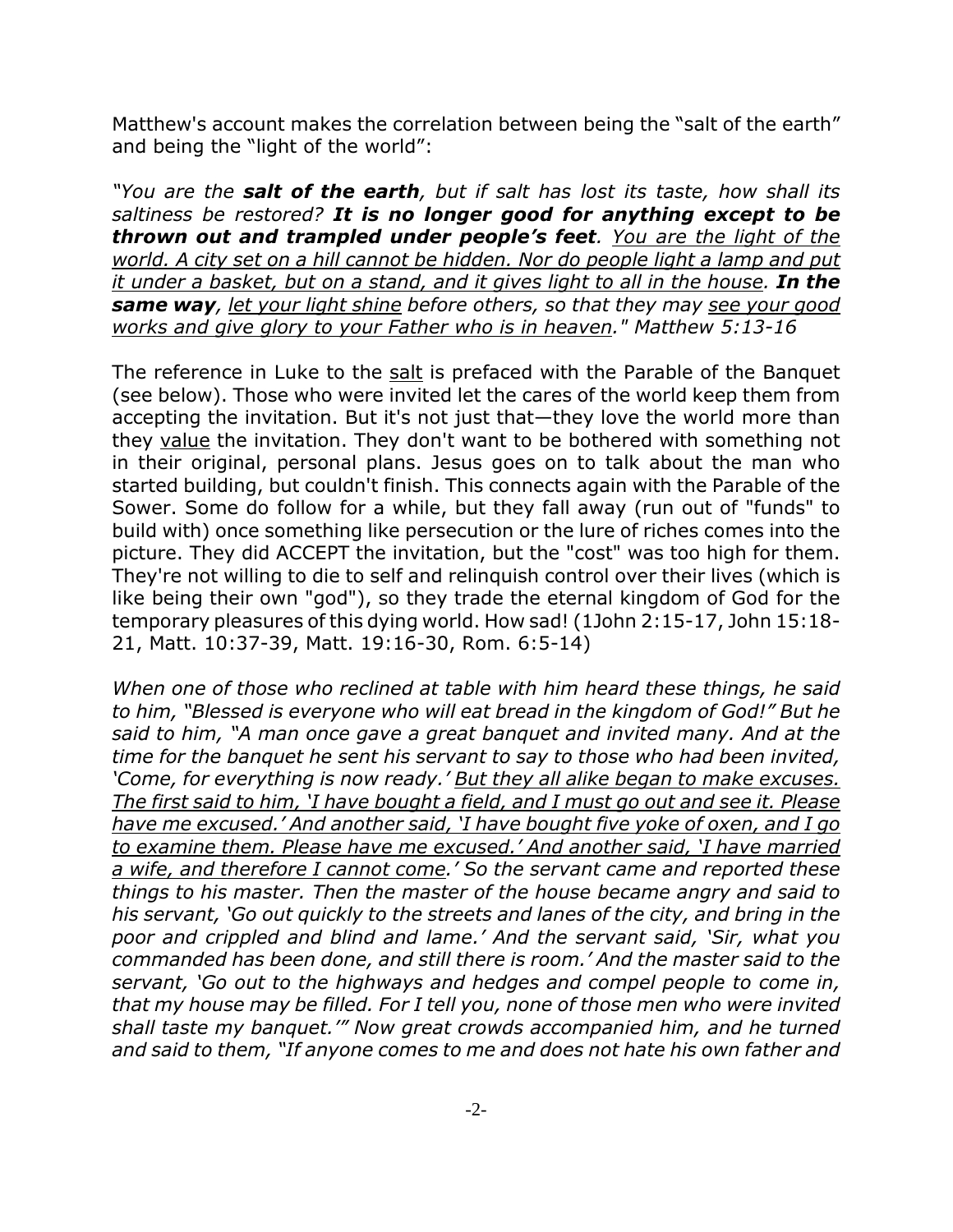*mother and wife and children and brothers and sisters, yes, and even his own life, he cannot be my disciple. Whoever does not bear his own cross and come after me cannot be my disciple. For which of you, desiring to build a tower, does not first sit down and count the cost, whether he has enough to complete it? Otherwise, when he has laid a foundation and is not able to finish, all who see it begin to mock him, saying, 'This man began to build and was not able to finish.' Or what king, going out to encounter another king in war, will not sit down first and deliberate whether he is able with ten thousand to meet him who comes against him with twenty thousand? And if not, while the other is yet a great way off, he sends a delegation and asks for terms of peace. So therefore, any one of you who does not renounce all that he has cannot be my disciple. Salt is good, but if salt has lost its taste, how shall its saltiness be restored? It is of no use either for the soil or for the manure pile. It is thrown away. He who has ears to hear, let him hear." Luke 14:15-35*

Mark's Gospel sheds more light on the function of the salt:

*"Whoever causes one of these little ones who believe in me to sin, it would be better for him if a great millstone were hung around his neck and he were thrown into the sea. And if your hand causes you to sin, cut it off. It is better for you to enter life crippled than with two hands to go to hell, to the unquenchable fire. And if your foot causes you to sin, cut it off. It is better for you to enter life lame than with two feet to be thrown into hell. And if your eye causes you to sin, tear it out. It is better for you to enter the kingdom of God with one eye than with two eyes to be thrown into hell, 'where their worm does not die and the fire is not quenched.' For everyone will be salted with fire. Salt is good, but if the salt has lost its saltiness, how will you make it salty again? Have salt in yourselves, and be at peace with one another." Mark 9:47-50*

I'm pretty sure that "everyone will be salted with fire" refers back to the salt that was required with the (leaven-free, partially burnt) grain offerings (Lev. 2:13-16, but read the whole chapter for context—remember, those were foreshadows, Col. 2:17). I think the phrase also looks forward to "buy gold refined by fire." (Rev. 3:18) The salt represents truth and the fire represents trials and tests, which result in purity. (Num. 31:23, Isa. 48:10) Obviously we can't "buy" the kingdom of God, so Jesus is telling those at Laodicea to invest in something lasting, and how to go about doing so—to be willing to suffer for His sake rather than putting their own comfort first. We must each pass the test as to whether we will put our trust in God or ourselves and in this lost world, including how we will come by everything we need as well as who we will believe when it comes to truth, values and priorities. Will we continue to speak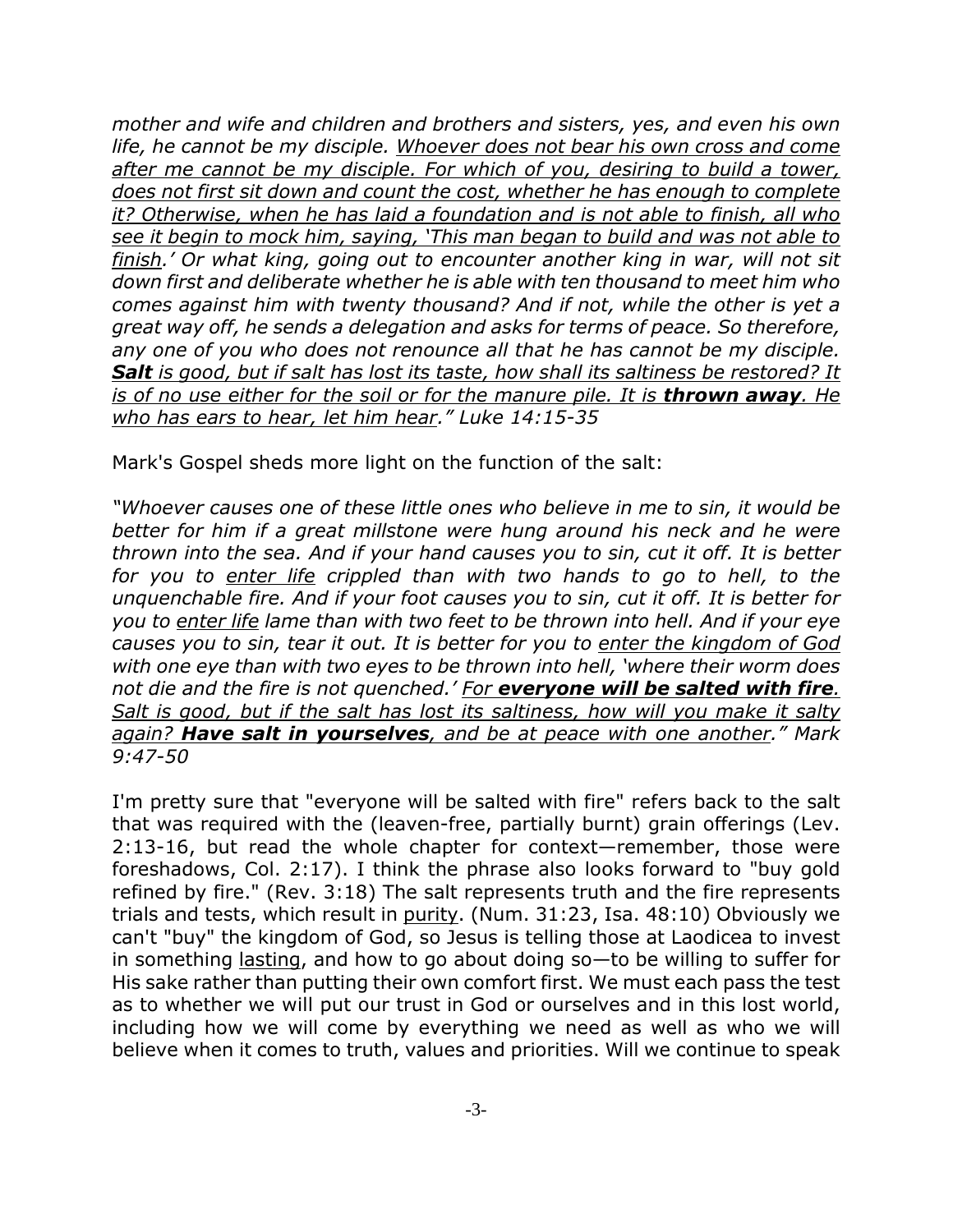the truth with love (Eph. 4:15) even when it's not well-received, even when it's tempting to just blend in so that life can be easier? The world doesn't persecute its own. (1Pet. 1:6-9, 2Tim. 3:12-17, Jam. 1:2-4, Phil. 1:27-30, 1Pet. 3:13-17, 2Cor. 4:8-11) The pressure to conform to the fallen ways of the world has just begun to be exerted through financial means, but it will eventually reach a frightening climax. (Rev. 13:16-17, Rev. 14:9-13) Will we hide our lights under a bushel or bury our "talent" in the sand or "mina" in a kerchief? (Matt. 5:14- 15, Matt. 25:24-30, Luke 19:20-27, Gal. 6:7-10) Cowardice is NOT a virtue, but faithfulness is. (Rev. 21:8, Rev. 12:11, Rev. 2:10)

Jesus said that salt that has lost its saltiness is worthless. A lamp that is hidden doesn't give light to see by—which is the PURPOSE of the lamp (just like the purpose of the Church, which is constructed of believers - 1Pet. 2:4-12, Eph. 2:19-22, Acts 13:47, Acts 26:22-23). (John 15:8-10, John 13:35, Matt. 5:14- 16, Rev. 2:4-5) We know that the five foolish virgins had lamps that ran out of oil. (Matt. 25:1-13) They couldn't see where they were going. Their lights weren't just hidden—they went OUT. Jesus also said to "have salt in yourselves." We have probably all heard of a term referring to "seasoned" sailors: "old salt." They know what they're doing, and they don't play games with matters of life and death (as could easily be the case while out on the ocean). The world probably LOVED the foolish virgins, having no "salt" whatsoever to offend anyone with (Luke 7:23 - nor any "harsh light" to "hurt the eyes" of those accustomed to "living in the darkness," John 3:19-21), but they were NOT allowed into the KINGDOM like the five wise virgins who were ready. (Matt. 25:10-13, Rev. 2:5, Rom. 13:11-14, 2Cor. 6:14-18, 1Cor. 15:33- 34, Eph. 5:5-21) Don't forget that John the Baptist was killed because he had made an enemy of Herodias, Herod's wife, for speaking the truth. (Matt. 14:3- 12) (Note, there are only two references to birthdays in the Bible, and both of them involve executions - Gen. 40:20-22, Matt. 14:6, 10)

Being truthful actually is a matter of eternal life or death, and truth and LOVE go together. Lies are not loving, even when people like hearing them. (2Tim. 4:3-4) How could anyone in good conscience, if they actually BELIEVE what God has said, stand by while others are deceived, and even take part in that deception? (Rom. 1:32, Matt. 18:6-7) The genuine motive of love demands that the truth be spoken, but not in such a way as to intentionally cast a stumbling block—not in such a way as to hate the sin AND the sinner. (1Cor. 13, 2Cor. 13:11, Gal. 6:1, Jam. 5:19-20, 2Tim. 2:22-26) Fear only inspires obedience so long as it's enforced, but love inspires obedience out of willing devotion, even in the absence of the Lord and Master. (Phil. 2:12, 2Cor. 13:1-2, Matt. 25:14, Mark 13:34, Luke 19:12, Matt. 25:5, John 14:3) (We are NOT talking about an "ascended master" here. See John 17:24. Beware of new age deception.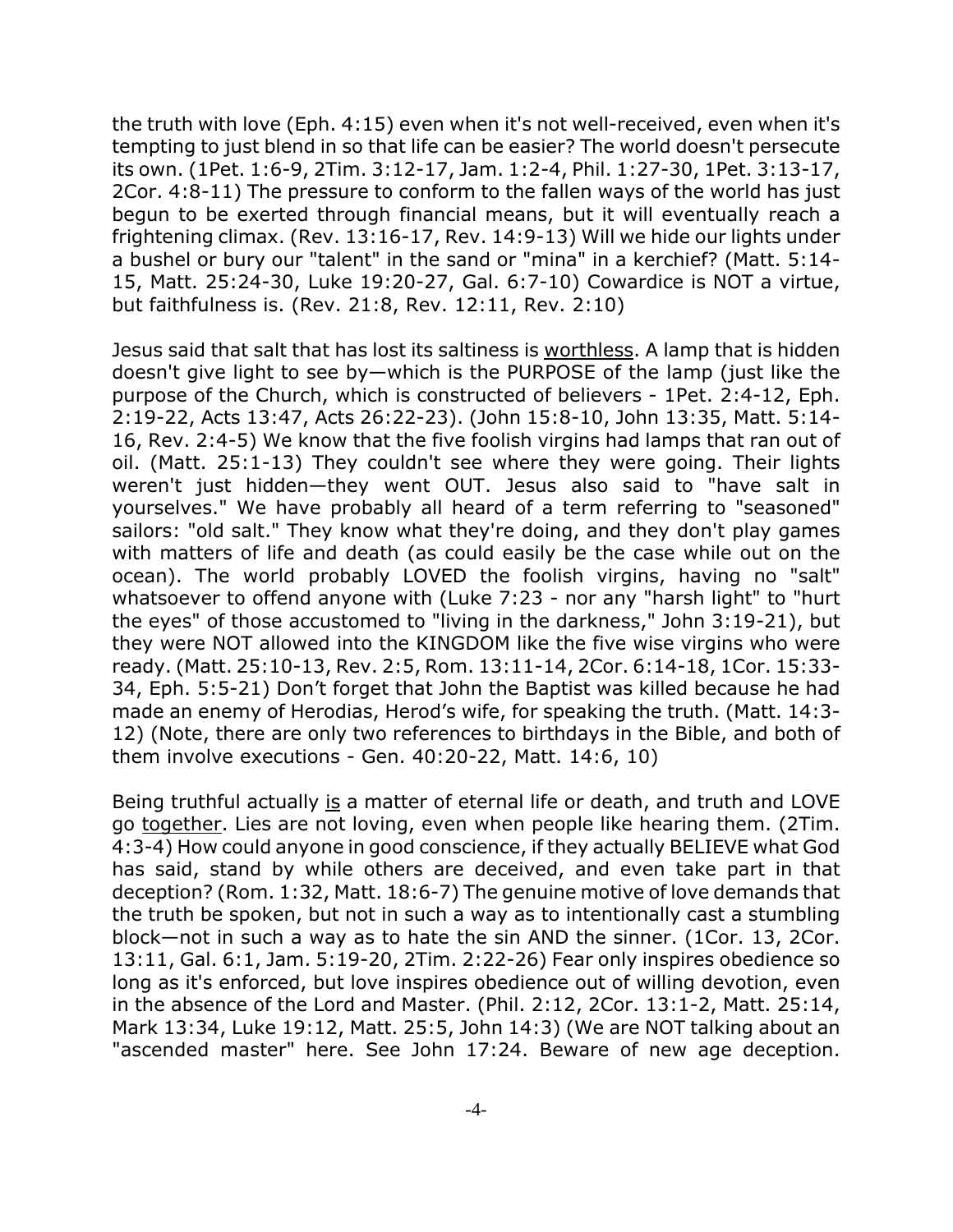Darkness is being confused with light these days. 2Cor. 11:13-15)

Back to sailors (and others who make their living from the sea, such as fishermen), Jesus told the disciples He would make them fishers of men. (Matt. 4:18-22) Do you remember what He said later? He said ALL are invited, but that the bad fish will be thrown out. (Matt. 13:47-50) He said the door is narrow and the way hard. (Matt. 7:13-20, Luke 13:22-30) Those who accept the invitation on their OWN terms (easy—no need to make any changes to one's life, i.e. "repent") will be turned away. (Matt. 22:11-14, Rev. 16:15, Matt. 7:21-29, Luke 6:43-49, 2Tim. 2:19-26, Gal. 5:19-24, 1Cor. 6:9-10, Eph. 4:17- 24, Jude 1:17-22, 2Pet. 2:18-22, Rev. 21:7-8, Rev. 22:11-15) Branches that do not bear fruit (again, see the Parable of the Sower) will be cut off. (John 15:1-10, Matt. 13:18-23, Titus 2:11-15, Rom. 12:1-2) Note that this is different from being snatched out of Jesus' hand, which is an EXTERNAL force. We have free will, which we know that Judas exercised for the love of MONEY despite having been one of the twelve. (John 10:29, John 17:12, Rom. 8:31- 39, Luke 12:13-48, Eph. 5:5-6, Col. 3:5-10)

*"One who is faithful in a very little is also faithful in much, and one who is dishonest in a very little is also dishonest in much. If then you have not been faithful in the unrighteous wealth, who will entrust to you the true riches? And if you have not been faithful in that which is another's, who will give you that which is your own? No servant can serve two masters, for either he will hate the one and love the other, or he will be devoted to the one and despise the other. You cannot serve God and money." Luke 16:10-13* (Also see John 12:4-7.)

*"Do not lay up for yourselves treasures on earth, where moth and rust destroy and where thieves break in and steal, but lay up for yourselves treasures in heaven, where neither moth nor rust destroys and where thieves do not break in and steal. For where your treasure is, there your heart will be also. The eye is the lamp of the body. So, if your eye is healthy, your whole body will be full of light, but if your eye is bad, your whole body will be full of darkness. If then the light in you is darkness, how great is the darkness! No one can serve two masters, for either he will hate the one and love the other, or he will be devoted to the one and despise the other. You cannot serve God and money. Therefore I tell you, do not be anxious about your life, what you will eat or what you will drink, nor about your body, what you will put on. Is not life more than food, and the body more than clothing? Look at the birds of the air: they neither sow nor reap nor gather into barns, and yet your heavenly Father feeds them. Are you not of more value than they? And which of you by being anxious can add a single hour to his span of life? And why are you*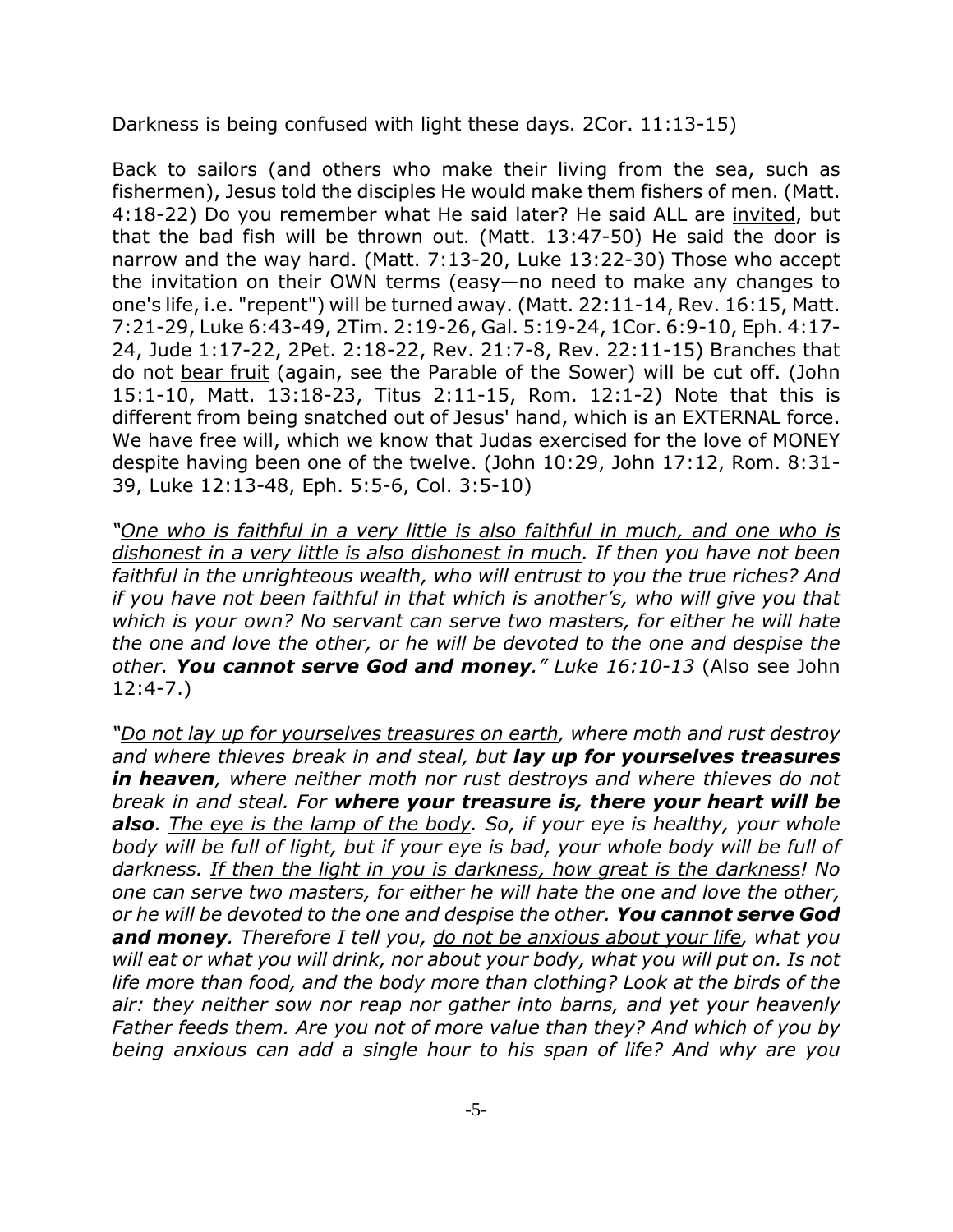*anxious about clothing? Consider the lilies of the field, how they grow: they neither toil nor spin, yet I tell you, even Solomon in all his glory was not arrayed like one of these. But if God so clothes the grass of the field, which today is alive and tomorrow is thrown into the oven, will he not much more clothe you, O you of little faith? Therefore do not be anxious, saying, 'What shall we eat?' or 'What shall we drink?' or 'What shall we wear?' For the Gentiles seek after all these things, and your heavenly Father knows that you need them all. But seek first the kingdom of God and his righteousness, and all these things will be added to you. Therefore do not be anxious about tomorrow, for tomorrow will be anxious for itself. Sufficient for the day is its own trouble. Matthew 6:19-34*

Notice how Paul has linked salt and truth in this brief passage below, as well as being wise and doing God's will in the one following it:

*Walk in wisdom toward outsiders, making the best use of the time. Let your speech always be gracious, seasoned with salt, so that you may know how you ought to answer each person. Colossians 4:5-6*

*Look carefully then how you walk, not as unwise but as wise, making the best use of the time, because the days are evil. Therefore do not be foolish, but understand what the will of the Lord is. Ephesians 5:15-17*

Our society has become so rushed—most professed believers are so wrapped up in the world that we don't "have time" to study the word of God in depth. Too many feed on little snippets of Scripture made into feel-good messages that center on us and our desires instead of God and His. Our culture finds truth offensive. In the following passage, Paul starts by talking about sound doctrine, links truth to LOVE, and goes on to discuss practical applications to our behavior (which is the appropriate response to the truth). He ends with reminders not to grieve the Holy Spirit, and to forgive one another as we have been forgiven. This doesn't mean ignoring everything else that was said about the behavior expected of the children of God. (1John 2:1-6, 1John 3:1-10) It means not holding grudges against one another. It means not being hypocritical by expecting more from others than we do ourselves (both in terms of holiness and of service to God - Matt. 7:5, Rom. 2:1-3, Matt. 23, Rom. 14, 1Cor. 12:14- 26). It means being self-controlled and helping others to grow in the knowledge of God (which includes respect for Him and for His ways - Isa. 55:8-9, Isa. 29:16) out of LOVE for their souls and LOVE of God. (2Cor. 5:14-15, 1John 5:3, 1Thess. 4:3-8, 2Cor. 12:19-13:3, 1Pet. 4:1-5, Rom. 2:6-11)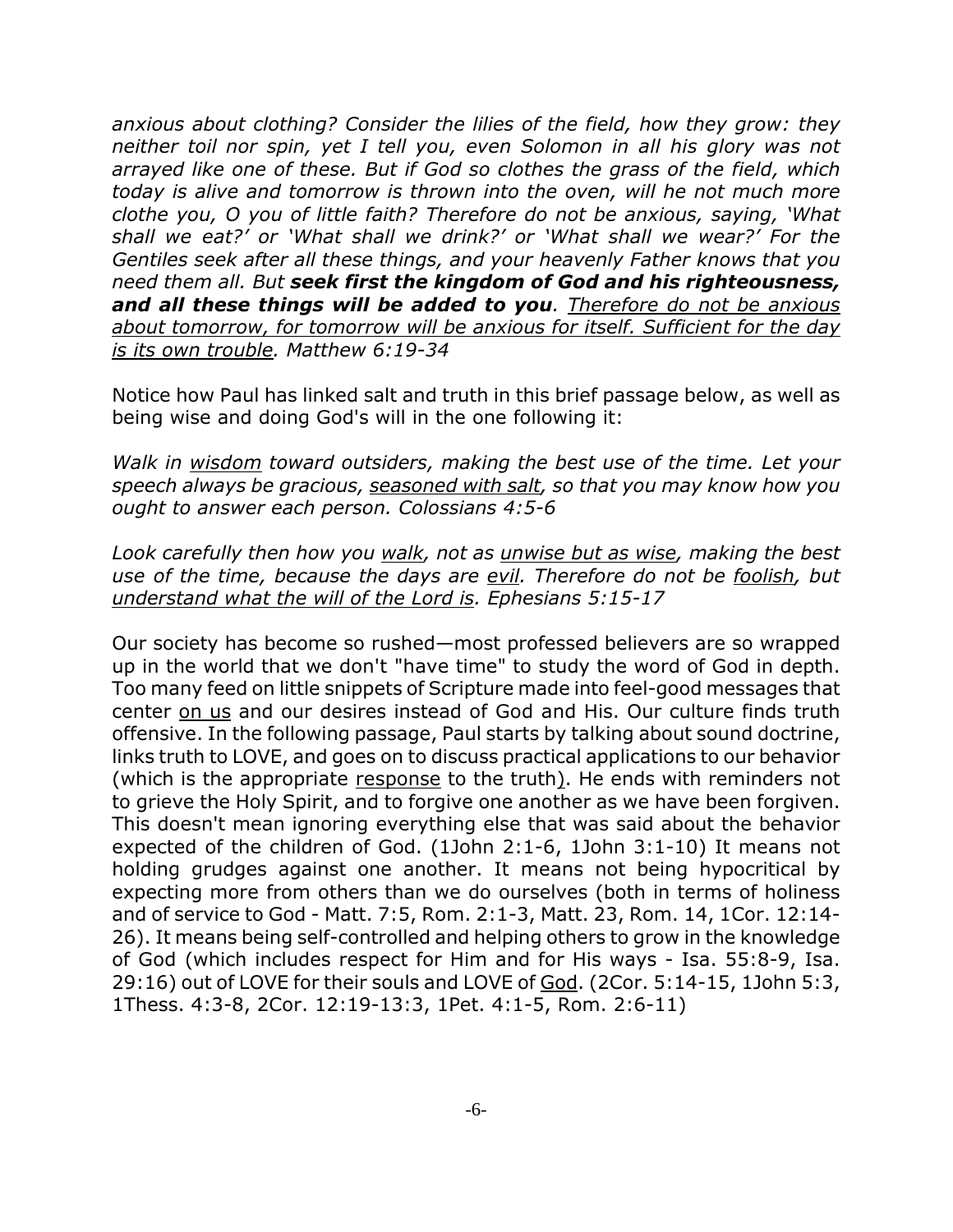*And he gave the apostles, the prophets, the evangelists, the shepherds and teachers, to equip the saints for the work of ministry, for building up the body of Christ, until we all attain to the unity of the faith and of the knowledge of the Son of God, to mature manhood, to the measure of the stature of the fullness of Christ, so that we may no longer be children, tossed to and fro by the waves and carried about by every wind of doctrine, by human cunning, by craftiness in deceitful schemes. Rather, speaking the truth in love, we are to grow up in every way into him who is the head, into Christ, from whom the whole body, joined and held together by every joint with which it is equipped, when each part is working properly, makes the body grow so that it builds itself up in love. Now this I say and testify in the Lord, that you must no longer walk as the Gentiles do, in the futility of their minds. They are darkened in their understanding, alienated from the life of God because of the ignorance that is in them, due to their hardness of heart. They have become callous and have given themselves up to sensuality, greedy to practice every kind of impurity. But that is not the way you learned Christ!—assuming that you have heard about him and were taught in him, as the truth is in Jesus, to put off your old self, which belongs to your former manner of life and is corrupt through deceitful desires, and to be renewed in the spirit of your minds, and to put on the new self, created after the likeness of God in true righteousness and holiness. Therefore, having put away falsehood, let each one of you speak the truth with his neighbor, for we are members one of another. Be angry and do not sin; do not let the sun go down on your anger, and give no opportunity to the devil. Let the thief no longer steal, but rather let him labor, doing honest work with his own hands, so that he may have something to share with anyone in need. Let no corrupting talk come out of your mouths, but only such as is good for building up, as fits the occasion, that it may give grace to those who hear. And do not grieve the Holy Spirit of God, by whom you were sealed for the day of redemption. Let all bitterness and wrath and anger and clamor and slander be put away from you, along with all malice. Be kind to one another, tenderhearted, forgiving one another, as God in Christ forgave you. Ephesians 4:11-32*

If we really believe what God said, then we will want to heed His words and warn others who think that it's fine if there is no visible difference between the way that the children of God behave compared to the way unsaved people behave (which is saying it's "okay" there is no fruit of the Spirit. Gal. 5:16-25, Rom. 8:9) "Hearing" means "listening," which means OBEYING. This is NOT about earning salvation or "working to keep it," it's about whether our faith is genuine to begin with. If we don't really believe in our hearts, then there's no need to act upon our alleged faith, which we may have ONLY confessed with our mouths, *without having first counted the cost*. (Rom. 10:8-10) We don't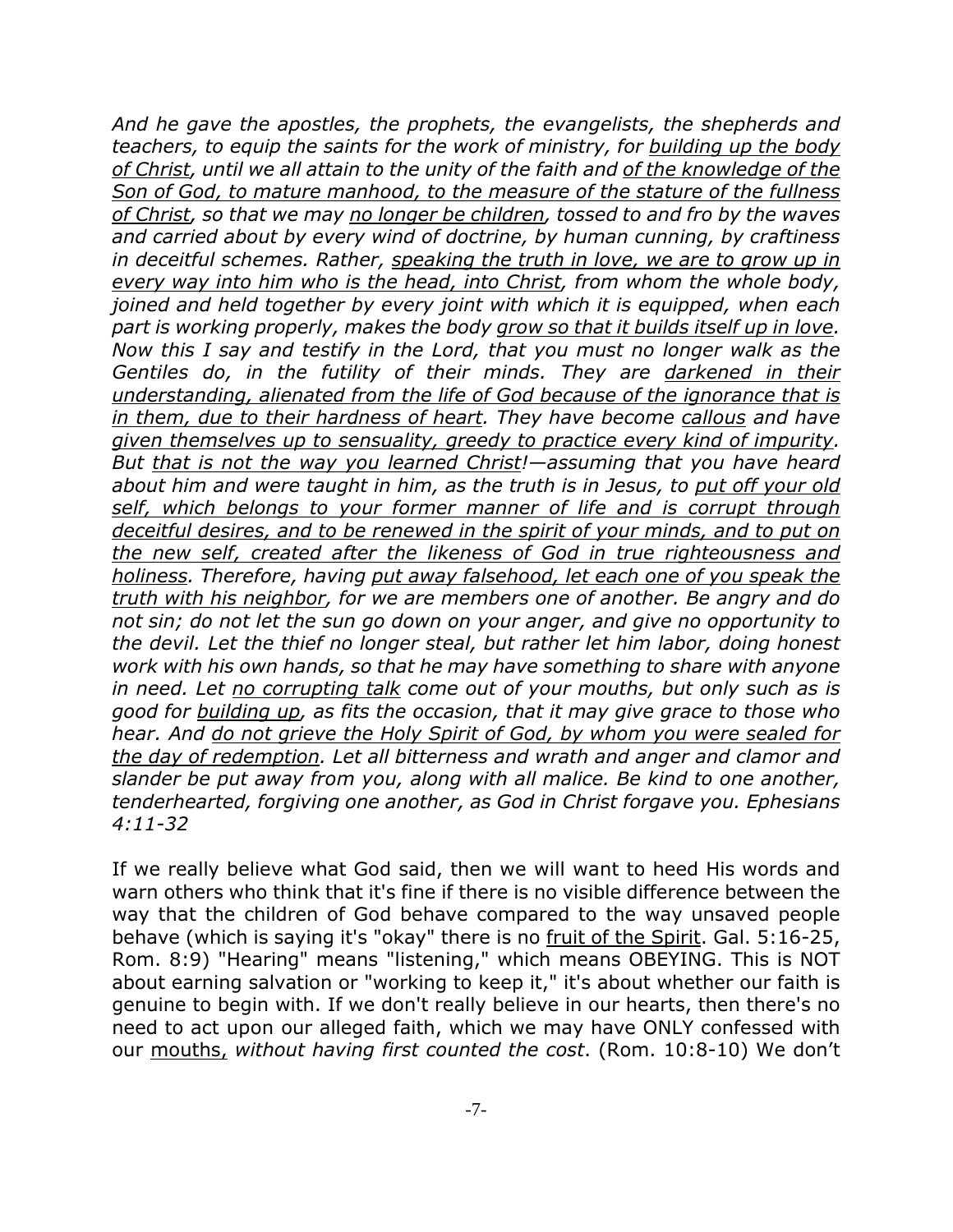"clean ourselves up" or pass a test on biblical doctrine in order to impress God so that He'll find us worthy of saving, but we DO seek to know our great God (through His word) so that we can obey Him out of gratitude, love and respect AFTER He has given us the gift of salvation through faith by His amazing grace. (Rom. 6:15-23, 2Pet. 3:17-18)

For some reason, many people feel that they need to pick one or the other, but Galatians 3:1-9 is not at odds with James 2:14-26 and Hebrews 11. We know that circumcision and other rituals do not save (John 6:63, Col. 2:16-23, Gal. 6:15, Rom. 2:28-29), yet no "giant of faith" would ever have been commended for merely making an empty promise they had no intention of keeping. Their actions were evidence of their true faith. The Bible doesn't contain "multiple choice" passages! Galatians 5:1-12 is not at odds with Galatians 5:13-26. We don't submit to the letter of the law, but we DO obey IF we love Jesus and are controlled by His Spirit. (Rom. 7:6, Rom. 6:1-4, Rom. 8:4-17, Acts 15:1-11, 19-20, Mark 12:28-34, John 15:12-17) He is returning for those He has prepared a place for, which are those who are His. What God has prepared is for those who love Him. (John 14:1-3, John 14:23-24, 1Cor. 2:9, 1Cor. 15:23, Rom. 7:4, Titus 2:14, 1Pet. 2:9-10, Rev. 5:9-10, Jam. 1:12, Jam. 2:5)

Luther called the Book of James "an epistle of straw" because he didn't like it when James said faith without works is dead. I guess he probably didn't like what Jesus said either, then, since it's the SAME thing. This isn't going against the rest of Scripture. It's saying that we can't fool God. (Heb. 4:12-13, 1Cor. 4:5) If we believe, then His Spirit will be within us, producing FRUIT. If NOT, then we are NOT His and our "faith" is NOT alive and cannot save us. If we have no oil in our lamps, or never even had a "lamp," which is the WORD OF TRUTH implanted into our hearts, then we don't need reassurance we are "saved" - we need a wake-up call! (2Tim. 3:13-15, Jam. 1:21, don't leave off v. 10 of Eph. 2:8-10) With God's grace comes the power to desire, know and DO His will. (Titus 2:11-14, Phil. 2:12-16, 1John 3:24, 1John 4:13) Salt that has lost its saltiness is thrown out and trampled, and dead branches are cut off and burned. We can't abide in Jesus unless we are first IN Him. If we yield to the Holy Spirit, He will yield good and abundant fruit, and there will be no cause for worry. (1John 4:13-21, 1John 3:19-24)

*But be doers of the word, and not hearers only, deceiving yourselves. For if anyone is a hearer of the word and not a doer, he is like a man who looks intently at his natural face in a mirror. For he looks at himself and goes away and at once forgets what he was like. But the one who looks into the perfect law, the law of liberty, and perseveres, being no hearer who forgets but a doer who acts, he will be blessed in his doing. If anyone*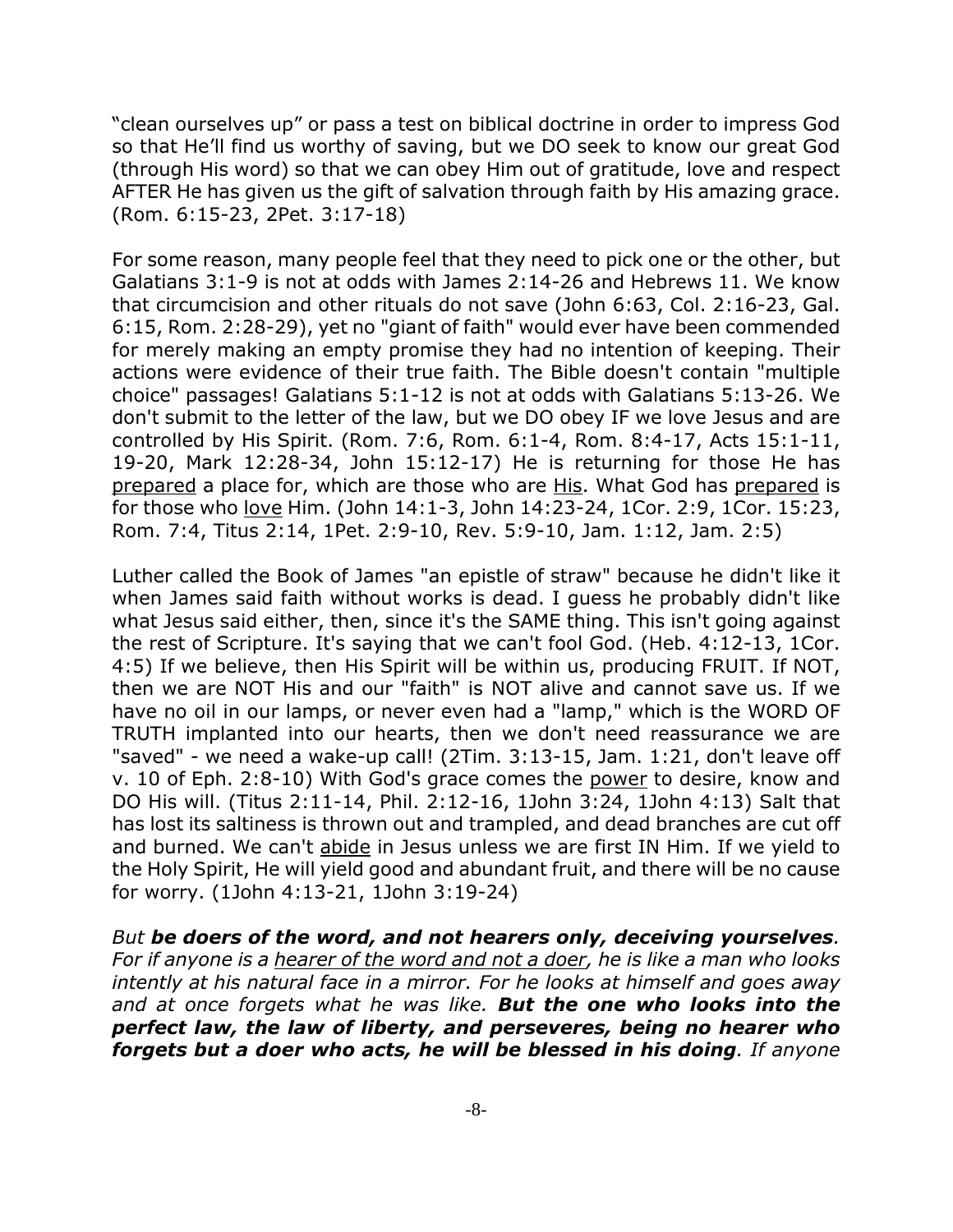*thinks he is religious and does not bridle his tongue but deceives his heart, this person's religion is worthless. Religion that is pure and undefiled before God, the Father, is this: to visit orphans and widows in their affliction, and to keep oneself unstained from the world. James 1:22-27*

*"Enter by the narrow gate. For the gate is wide and the way is easy that leads to destruction, and those who enter by it are many. For the gate is narrow and the way is hard that leads to life, and those who find it are few. Beware of false prophets, who come to you in sheep's clothing but inwardly are ravenous wolves. You will recognize them by their fruits. Are grapes gathered from thornbushes, or figs from thistles? So, every healthy tree bears good fruit, but the diseased tree bears bad fruit. A healthy tree cannot bear bad fruit, nor can a diseased tree bear good fruit. Every tree that does not bear good fruit is cut down and thrown into the fire. Thus you will recognize them by their fruits. Not everyone who says to me, 'Lord, Lord,' will enter the kingdom of heaven, but the one who does the will of my Father who is in heaven. On that day many will say to me, 'Lord, Lord, did we not prophesy in your name, and cast out demons in your name, and do many mighty works in your name?' And then will I declare to them, 'I never knew you; depart from me, you workers of lawlessness.' Everyone then who hears these words of mine and does them will be like a wise man who built his house on the rock. And the rain fell, and the floods came, and the winds blew and beat on that house, but it did not fall, because it had been founded on the rock. And everyone who hears these words of mine and does not do them will be like a foolish man who built his house on the sand. And the rain fell, and the floods came, and the winds blew and beat against that house, and it fell, and great was the fall of it." And when Jesus finished these sayings, the crowds were astonished at his teaching, for he was teaching them as one who had authority, and not as their scribes. Matthew 7:13-29*

*"For no good tree bears bad fruit, nor again does a bad tree bear good fruit, for each tree is known by its own fruit. For figs are not gathered from thornbushes, nor are grapes picked from a bramble bush. The good person out of the good treasure of his heart produces good, and the evil person out of his evil treasure produces evil, for out of the abundance of the heart his mouth speaks. Why do you call me 'Lord, Lord,' and not do what I tell you? Everyone who comes to me and hears my words and does them, I will show you what he is like: he is like a man building a house, who dug deep and laid the foundation on the rock. And when a flood arose, the stream broke against that house and could not shake it, because it had been well built. But the one who hears and does not do them is like a man who built a house on the ground*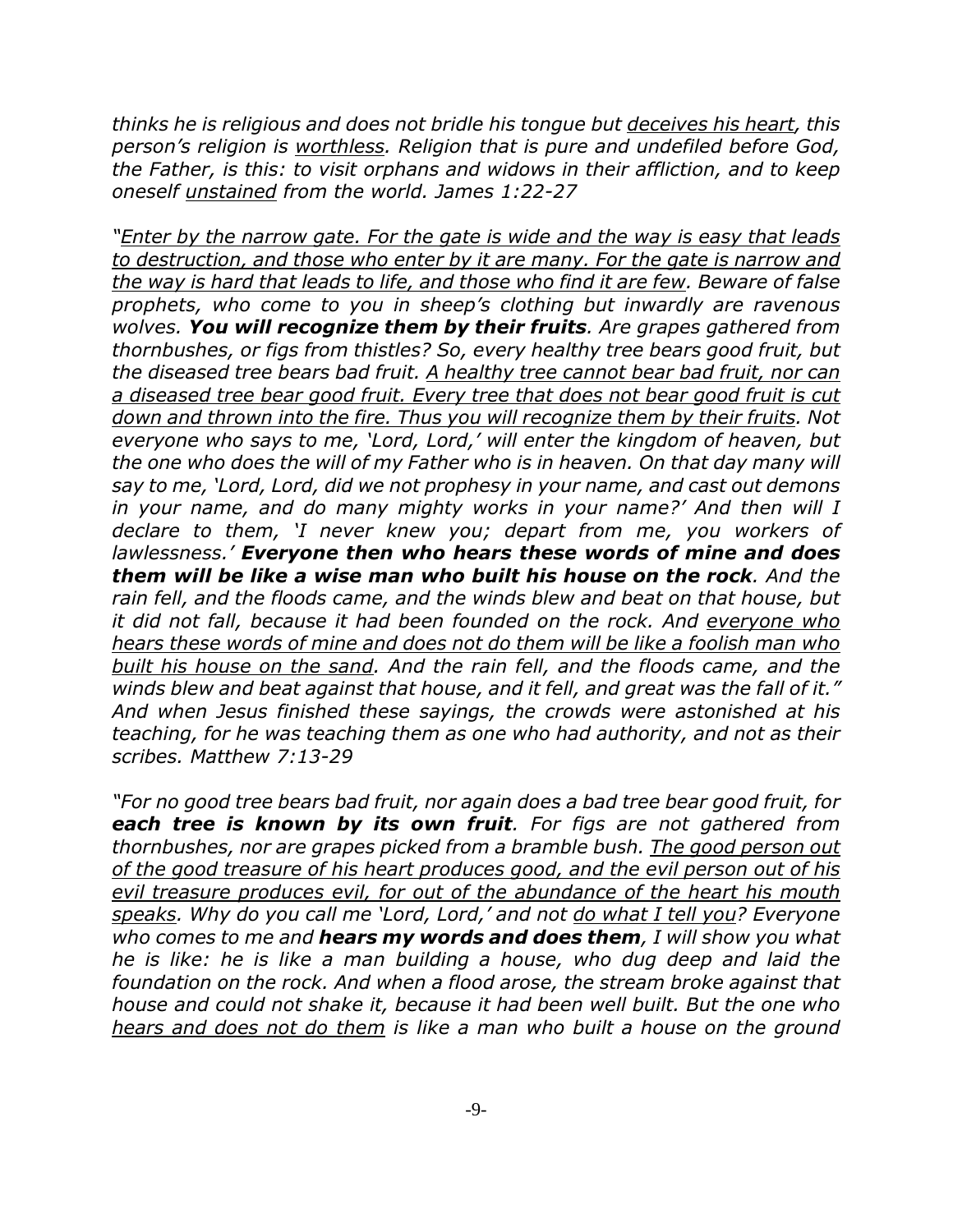*without a foundation. When the stream broke against it, immediately it fell, and the ruin of that house was great." Luke 6:43-49*

This is serious, eternal wisdom from God. (Jam. 1:17-21, Jam. 2:14-26, 1John 3:13-24) For those who say that this can't be right, because how will we know "how many 'works' are 'enough'" and "look at the thief on the cross!" - you're missing the point. The works are produced by the Spirit within us. Some are given more gifts to work with (as well as time and opportunity) than others, and from them more will be expected. (Phil. 2:12-16, Rom. 12:3-8, 1Cor. 12:4- 11, Matt. 25:14-30, Luke 19:11-27, Phil. 3:14-19, Gal. 6:4-5, Luke 16:10-12) But if people looking for biblical support to keep sinning the same as they did before they were "saved" were actually filled with the Spirit, they would understand, wouldn't they? (2Cor. 13:5, Jude 1:18-19, 2Tim. 3:1-9, 1Cor. 2:14, Rom. 1:24-32, Eph. 5:5-12, John 8:34-36, Titus 3:3, 8-11, Rom. 6:15- 23, 2Pet. 2:19-20, 2Cor. 6:14-18) If they truly loved God, they wouldn't be looking for "loopholes."

We have been told in the Bible so many times not to be deceived, even by ourselves. (1Cor. 6:9-10, 1Cor. 15:33-34, Gal. 6:7-9, Jam. 1:14-16, 1Cor. 3:16-18, Eph. 5:6, 1John 3:7-10, 2Tim. 3:13, Jam. 1:22) We should be asking ourselves throughout every day whether what we are thinking, saying or doing will honor God and bring Him glory. If not, then we need to ask ourselves whether we actually do love God or not? Enough to stop, exercise self-control and change directions? Hopefully! It's not complicated—it's common sense. (John 14:24, John 15:10, Rom. 13:8-14, 1John 1:5-2:6) This is our PURPOSE of being. (Ecc. 12:13-14) We are all works in progress, with the key word being "progress" (by the Bible's definition, not this lost world's). (2Pet. 1:3-15, 1Thess. 4:1) It's a very high calling, but we are NOT left on our own to try to live up to it. (John 14:15-26)

*Little children, you are from God and have overcome them, for he who is in you is greater than he who is in the world. They are from the world; therefore they speak from the world, and the world listens to them. We are from God. Whoever knows God listens to us; whoever is not from God does not listen to us. By this we know the Spirit of truth and the spirit of error. 1 John 4:4-6*

*I write these things to you about those who are trying to deceive you. But the anointing that you received from him abides in you, and you have no need that anyone should teach you. But as his anointing teaches you about everything, and is true, and is no lie—just as it has taught you, abide in him. And now, little children, abide in him, so that when he appears we may have*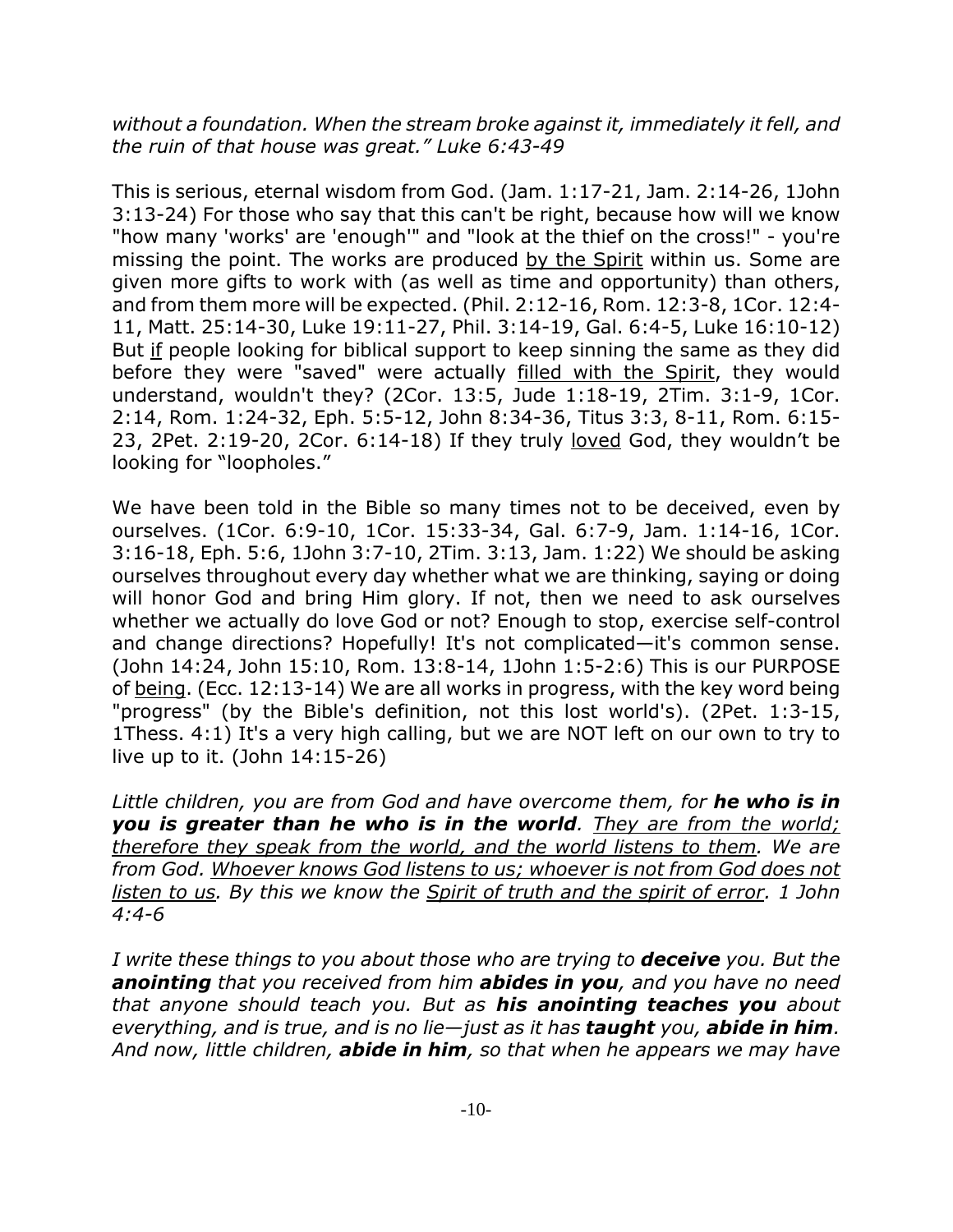*confidence and not shrink from him in shame at his coming. If you know that he is righteous, you may be sure that everyone who practices righteousness has been born of him. 1 John 2:26-29*

Once we start disregarding any part of the Bible, then we have thrown out priceless "traffic markers" that would have kept us on the narrow road if only we had paid attention to them (and God NEVER gave us permission to do any such thing). Another book Luther disliked was Revelation, which Jesus gave to John to tell His servants what was to come. (Rev. 1:1-3) It may not be easy to understand, but it's certainly better than driving in the dark with the headlights off, isn't it? Remember, the Holy Spirit is our guide and teacher. He won't steer us wrong if we truly abide in Jesus and trust Him alone for everything in this life and in the next, including wisdom. (Jam. 1:5-8)

*"If you love me, you will keep my commandments. And I will ask the Father, and he will give you another Helper, to be with you forever, even the Spirit of truth, whom the world cannot receive, because it neither sees him nor knows him. You know him, for he dwells with you and will be in you. I will not leave you as orphans; I will come to you. Yet a little while and the world will see me no more, but you will see me. Because I live, you also will live. In that day you will know that I am in my Father, and you in me, and I in you. Whoever has my commandments and keeps them, he it is who loves me. And he who loves me will be loved by my Father, and I will love him and manifest myself to him." Judas (not Iscariot) said to him, "Lord, how is it that you will manifest yourself to us, and not to the world?" Jesus answered him, "If anyone loves me, he will keep my word, and my Father will love him, and we will come to him and make our home with him. Whoever does not love me does not keep my words. And the word that you hear is not mine but the Father's who sent me. These things I have spoken to you while I am still with you. But the Helper, the Holy Spirit, whom the Father will send in my name, he will teach you all things and bring to your remembrance all that I have said to you. Peace I leave with you; my peace I give to you. Not as the world gives do I give to you. Let not your hearts be troubled, neither let them be afraid." John 14:15-27*

The time of the greatest deception that EVER has been or ever will be is coming. The faithful, persecuted church at Philadelphia was promised to be kept out of the "hour of trial." (Rev. 3:7-13, Rev. 17:12) Since all of the letters to the churches in Rev. 2-3 were to be read by each church, then it follows that each promise for overcoming, and also each warning of the consequences of continuing to displease Jesus with behavior unbefitting of His disciples instead of heeding His words, applies to every believer. (Rev. 1:3, 11 - Smyrna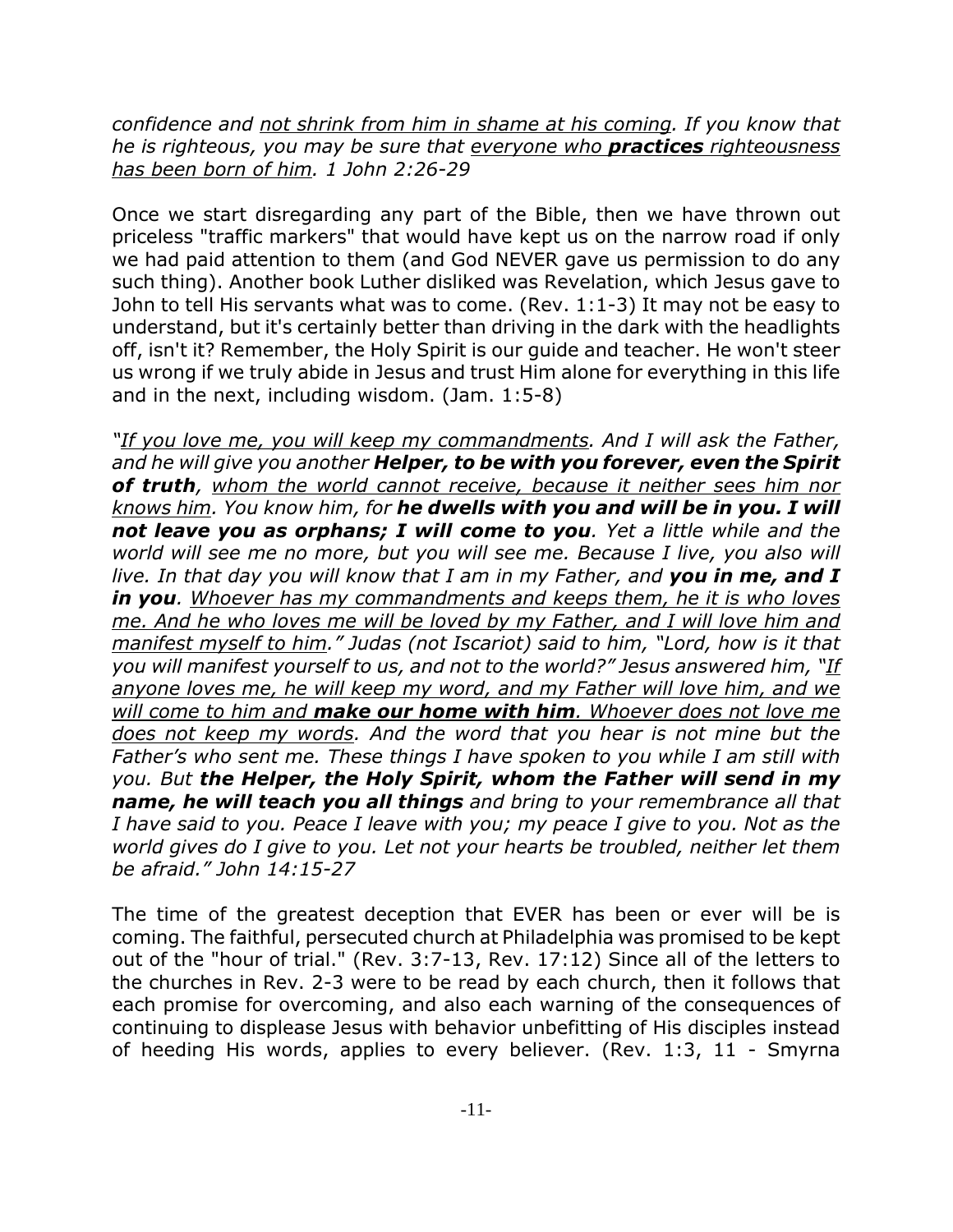receives no reprimand OR promise to be kept from the hour of trial, as they have apparently died as martyrs/overcomers before it begins. Rev. 2:10-11, Rev. 20:4-6) However, believers who are alive and "dwelling on the earth" during the reign of the beast must faithfully endure, while everyone whose name is not in the Lamb's Book of Life will be deceived by convincing signs and wonders into worshiping the beast and taking its mark. (Matt. 24:21-27, 1Thess. 5:1-11, Rev. 13, Rev. 17:12-14, Rev. 12:10-12, Rev. 14:9-13, Rev. 20:15) Anyone who discards or disparages the parts of the Bible containing details about Jesus' warnings about these things, and encourages others to do the same, is doing a very unloving thing, in my humble opinion. (Rev. 22:18- 19)

*Besides this you know the time, that the hour has come for you to wake from sleep. For salvation is nearer to us now than when we first believed. The night is far gone; the day is at hand. So then let us cast off the works of darkness and put on the armor of light. Let us walk properly as in the daytime, not in orgies and drunkenness, not in sexual immorality and sensuality, not in quarreling and jealousy. But put on the Lord Jesus Christ, and make no provision for the flesh, to gratify its desires. Romans 13:11-14* (Also Gal. 5:24)

*"But concerning that day or that hour, no one knows, not even the angels in heaven, nor the Son, but only the Father. Be on guard, keep awake. For you do not know when the time will come. It is like a man going on a journey, when he leaves home and puts his servants in charge, each with his work, and commands the doorkeeper to stay awake. Therefore stay awake—for you do not know when the master of the house will come, in the evening, or at midnight, or when the rooster crows, or in the morning— lest he come suddenly and find you asleep. And what I say to you I say to all: Stay awake." Mark 13:32-37*

Please see my article "Buy Wisdom" for more on the comparison of light with wisdom in the Bible.

Written by Tricia Berg, (July 2018), 15 pp. + 2 digital scrapbook layouts If you have been blessed by this article, you are free to share but do not claim as your own or sell, and do not make modifications and attribute them to me. You can download as many free pdf devotional articles as you wish from my blog: http://layoutfortoday.blogspot.com/ (The most recent articles are at the bottom of the page after you click on the "free pdf downloads" tab at the top of the page.) You can also read this article at my other blog: http://clotheyourselves.com/, where the Bible verses should pop up when you hover over the cites.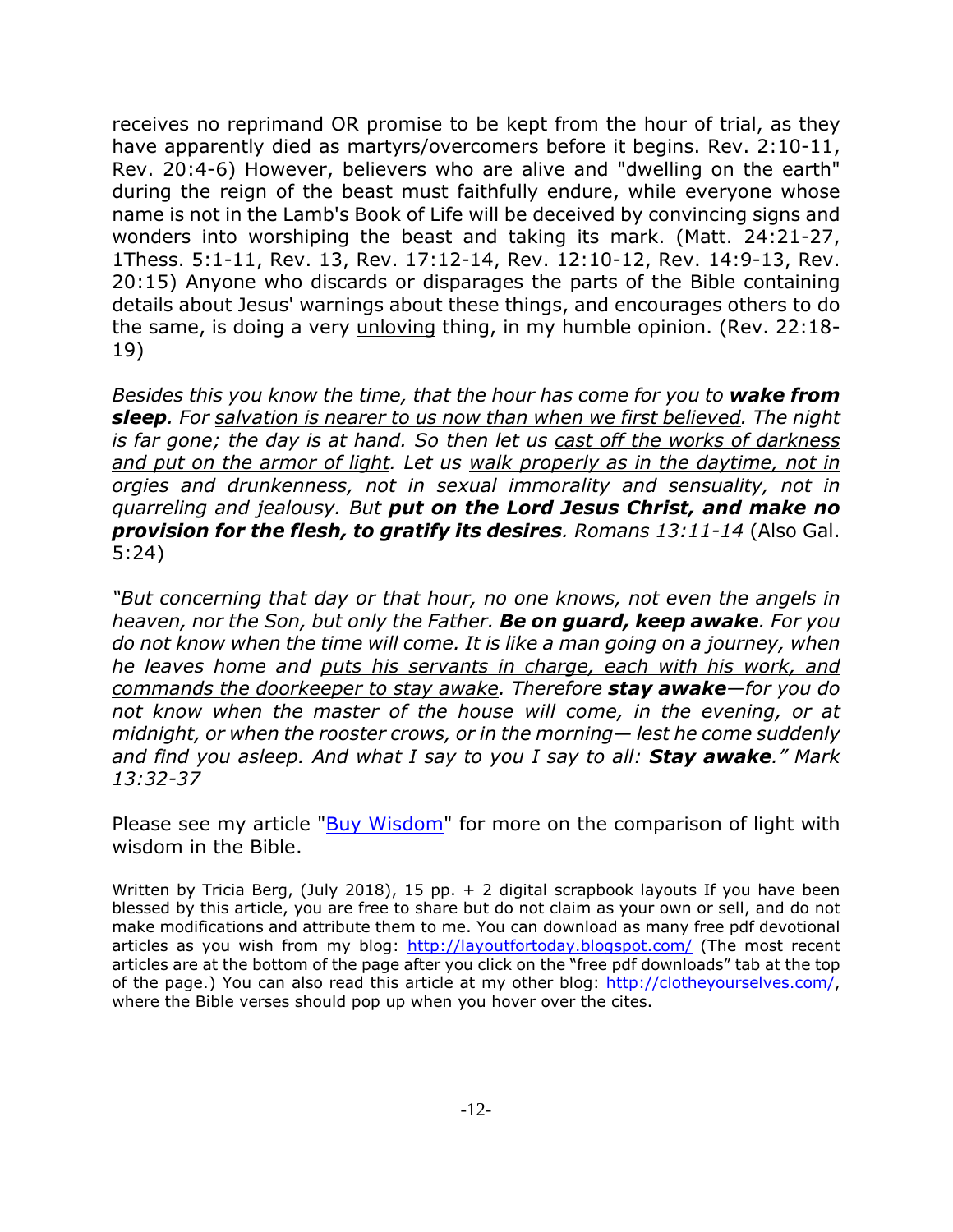

kit: Scienstein by Kristmess Designs

I much prefer the layout above to the one below, don't you?